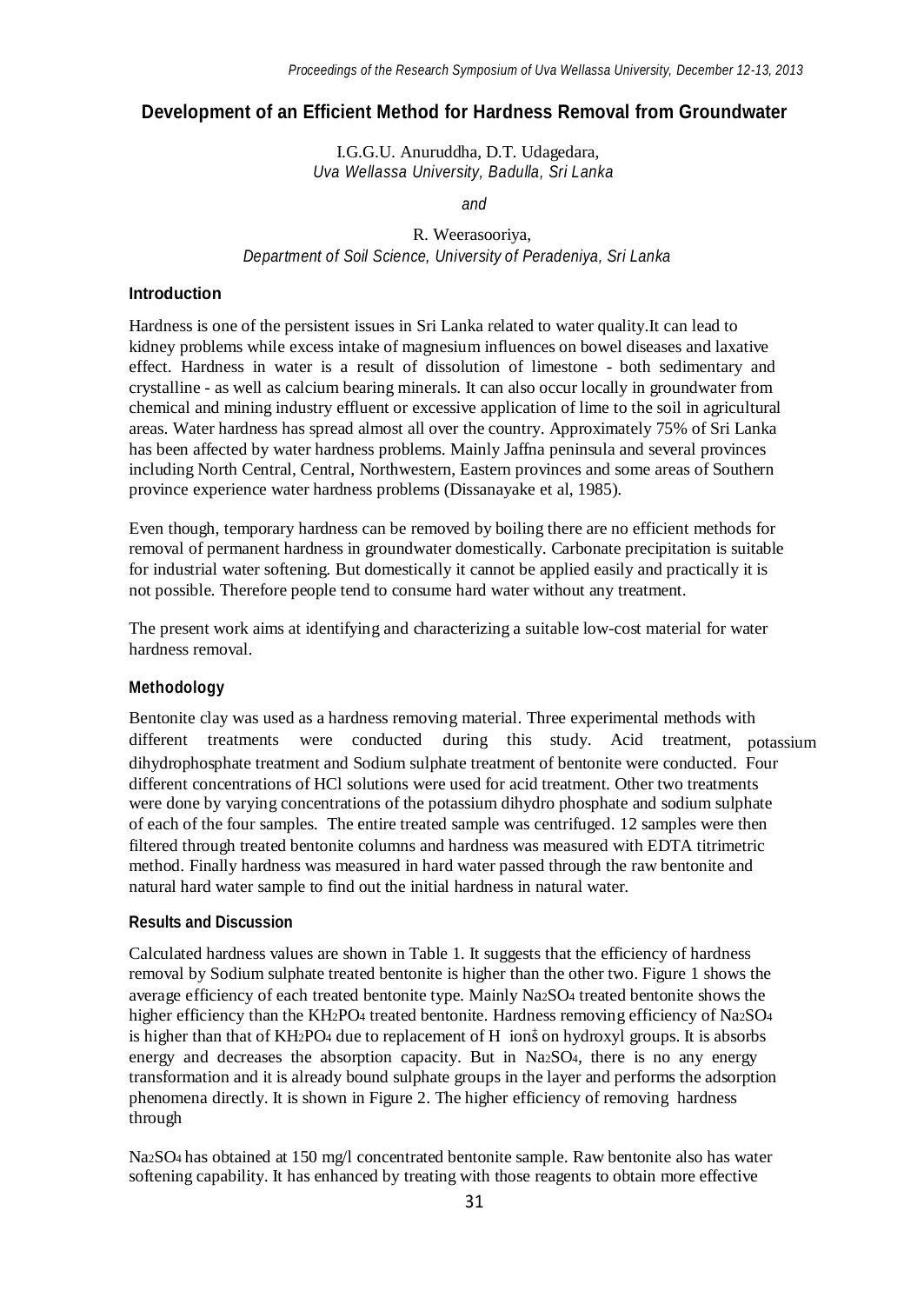removal of hardness. Final results have not approached standard hardness limits. The reason is the interferences of heavy metals which replace Magnesium and Calcium ions and include into the calculated hardness values.

|  |  |  |  |  |  | Table 1. Hardness, Efficiency of Removing Hardness Calculations. |  |
|--|--|--|--|--|--|------------------------------------------------------------------|--|
|--|--|--|--|--|--|------------------------------------------------------------------|--|

|                                              | <b>Total Hardness</b> | Hardness Removing |
|----------------------------------------------|-----------------------|-------------------|
|                                              | (as CaCO3)            | Efficiency $(\%)$ |
|                                              |                       |                   |
| Synthetic Hard water sample                  | 1808.23               | 0.0               |
| Boiled natural water sample                  | 1544.67               | 14.6              |
| <b>Raw Bentonite</b>                         | 1341.16               | 25.8              |
| 0.1M HCl treated Bentonite                   | 1134.31               | 37.3              |
| 0.25M HCl treated Bentonite                  | 1266.10               | 30.0              |
| 0.5M HCl treated Bentonite                   | 715.62                | 60.4              |
| 1.0 HCl treated Bentonite                    | 1316.14               | 27.2              |
| 50mg/L KH2PO <sub>4</sub> treated Bentonite  | 1384.53               | 23.4              |
| 100mg/L KH2PO <sub>4</sub> treated Bentonite | 683.92                | 62.2              |
| 150mg/L KH2PO <sub>4</sub> treated Bentonite | 612.19                | 66.1              |
| 200mg/L KH2PO <sub>4</sub> treated Bentonite | 787.35                | 56.5              |
| 50mg/L Na2SO <sub>4</sub> treated Bentonite  | 618.87                | 65.8              |
| 100mg/L Na2SO <sub>4</sub> treated Bentonite | 1125.97               | 37.7              |
| 150mg/L Na2SO <sub>4</sub> treated Bentonite | 523.78                | 71.0              |
| 200mg/L Na2SO <sub>4</sub> treated Bentonite | 785.68                | 56.5              |



Figure 1. Average hardness Removal Efficiency.